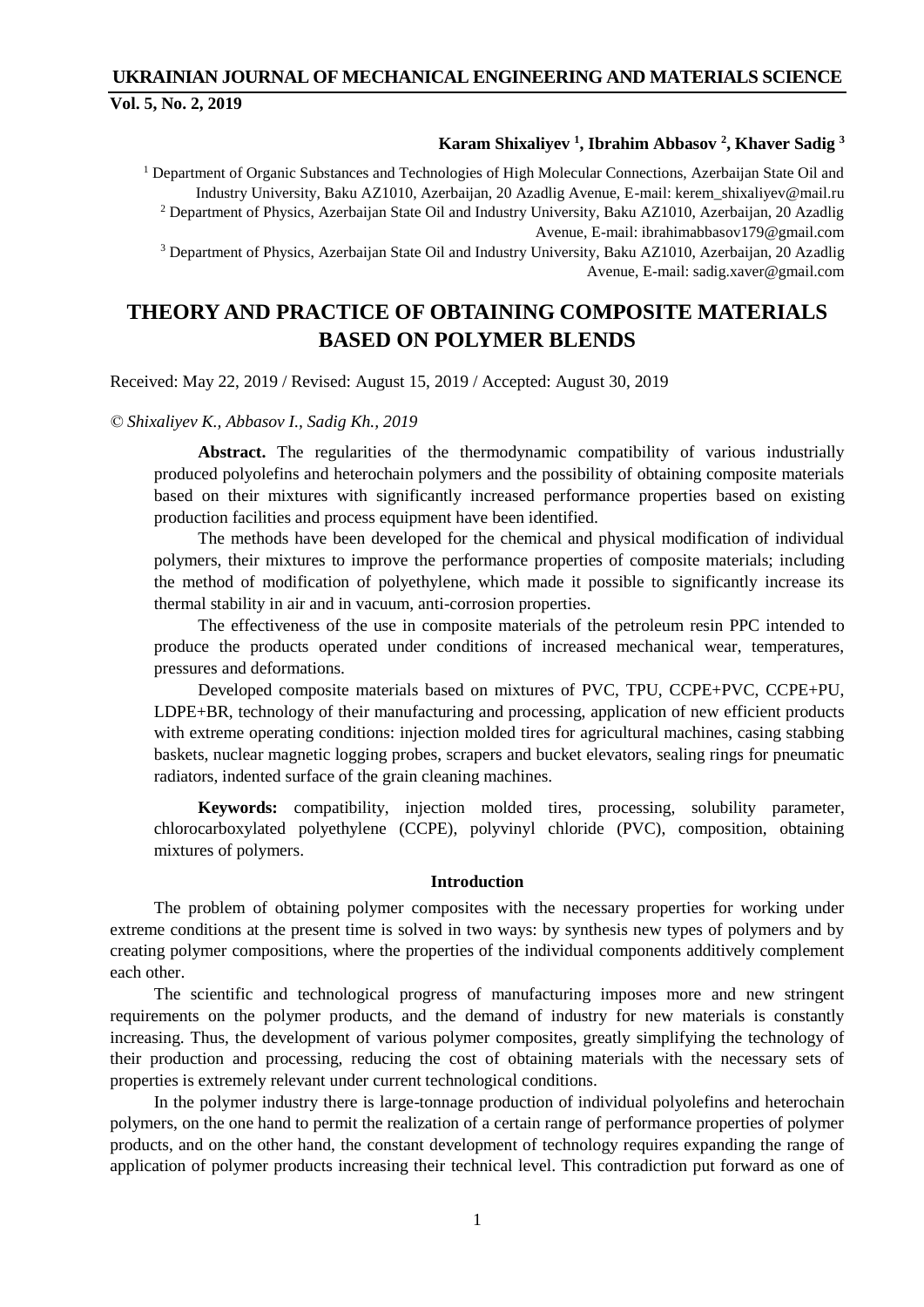the most important economic problems – the need to develop industrial technology to produce new types of composite materials with significantly enhanced performance capabilities on the basis of manufactured polyolefins and heterochain polymers, to offer the production of new high-performance products using existing production facilities and process equipment.

#### **Materials**

For the experiments in this work were used commercially available polymers:

• isotactic polypropylene (PP; P5000 / Vestolen GmbH);

• nitrile rubber (NBR; Perbunan NT 3465 / Bayer AG);

• ethylene-propylene-diene polymer (EPDM; Buna EP G 5450).

Several types of promoters for processing (PRMs) were obtained from RheinChemie (Mannheim).

Polyolefin thermoplastic elastomers were obtained on the basis of ethylene-propylene elastomers and high-density polyethylene by two methods: in the first case sulfur-containing compounds (altax, sulfur) were used as a modifying agent, in the second case  $-TLV$ .

A series of thermoplastic elastomers was obtained by combining the initial polymer components in the melt on rollers at a roll temperature of  $433...453$  K with a gap between them  $\sim 0.2$  mm. After melting the crystalline thermoplastic, EPDM and structuring agents were added. To achieve good homogenization, rolling was carried out for 25 minutes.

Formulation of the compositions had the following composition (pts. wt.): EPDM – 100; HDPE – 10…80; dicumyl peroxide 1…2. B series of thermoplastic elastomers were obtained similarly to the A series of thermoplastic elastomers according to the following formulation (pts. wt.): EPDM – 100;  $HDPE - 10...80$ ; altax  $-1.8$ ; sulfur  $-2.0$ .

There are a number of fundamental approaches to the manufacture of polymer mixtures among which the method of mixing thermoplastic polymers, carried out on an extruder or roll mills, compares favorably with simplicity of technology. Despite a range of limitations associated with the stability of the mixture throughout the entire manufacturing cycle of the specified method, it was possible to obtain a number of mixtures of TPU with other thermoplastics. Thus, by blending TPU with PVC, a material obtained combines the impact resistance and abrasion resistance of TPU with rigidity and high modulus of elasticity of PVC. At the same time the resulting composite is cheaper than pure TPU.

## **Compatibility calculation for the system butyl rubber - low density polyethylene (BR-LDPE) at temperature 298 K**

We calculate the solubility parameters of individual components of the mixture using tabular values of the Small molar attraction constants of various chemical groups, taking into account the density of BR at 298 K  $\rho = 0.92 \cdot 10^3$  kg/m<sup>3</sup>, the isoprene content 5%, the density of LDPE  $\rho = 0.96 \cdot 10^3$  kg/m<sup>3</sup>. The calculation does not take into consideration the distribution of end groups and molecular-mass distributions. The formula for BR ( $n = 0.95$ ;  $m = 0.05$ ) is:

$$
[-CH2-C-]n - [-CH2-C=CH-CH2]m
$$
  
CH<sub>3</sub> CH<sub>3</sub>

Molar attraction constants of isoprene:

|

 $CH<sub>3</sub>$ 

Solution:<br> $\sum F = 133 \cdot 2 + 93 + 2 \cdot 14 + 28 = 415$ ;

$$
M = 5 \cdot 12 + 8 \cdot 1 = 68.
$$

Molar attraction constants of isobutylene:

$$
\sum F - CH_2 - CH_3 \quad \lor
$$
  
C\n
$$
\sum F = 133 + 2 \cdot 214 - 93 = 468 ;
$$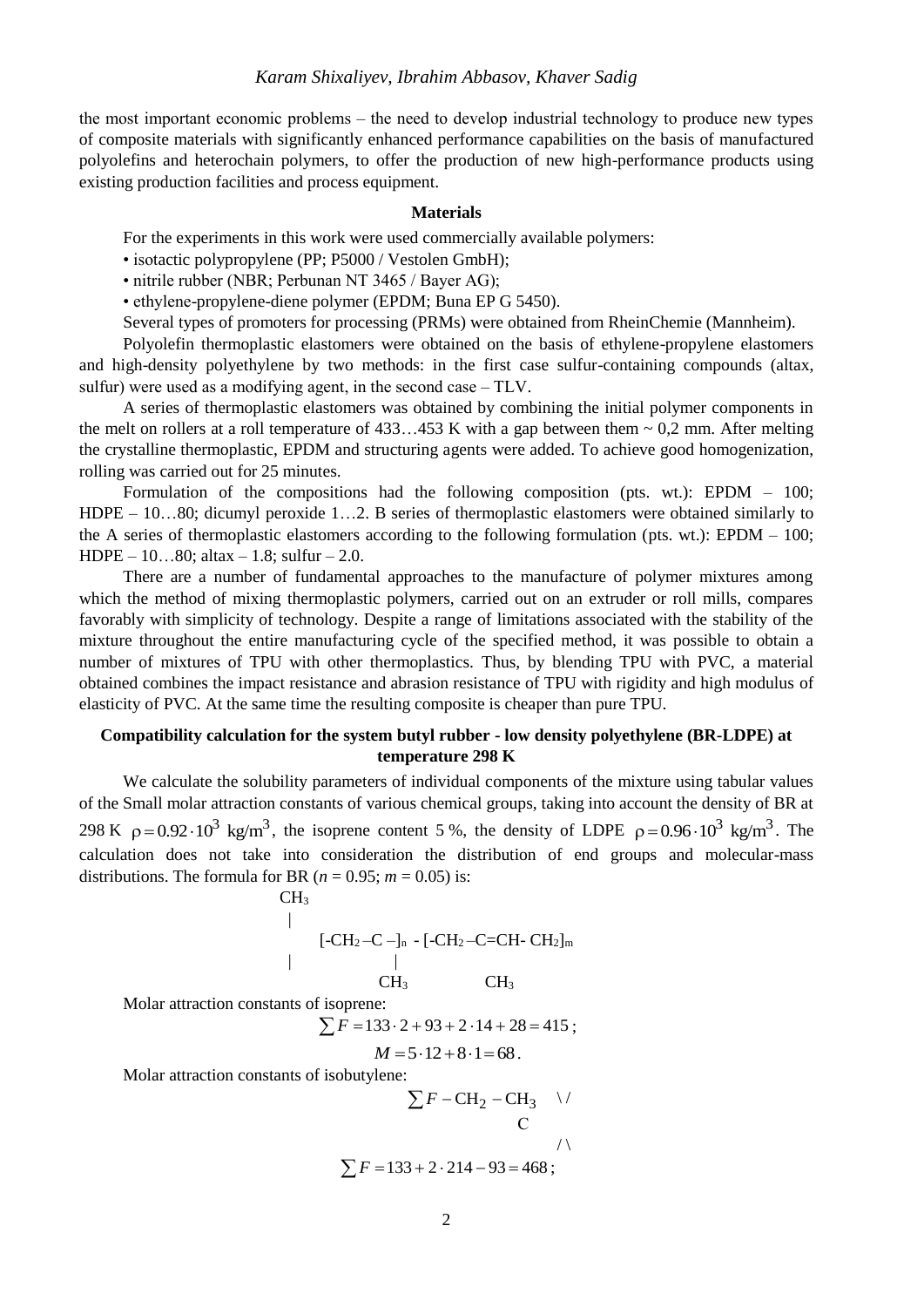$$
M = 12 \cdot 4 + 5 \cdot 1 = 53.
$$

Then the solubility parameter of BR:

$$
\delta_{BR} = \frac{0.92}{0.95} \cdot \frac{468}{53} + 0.05 \cdot \frac{415}{68} = 8.9 \, .
$$

The solubility parameter of LDPE:

$$
\sum F = 133 ;
$$
  
\n
$$
M = 1.12 + 2.1 = 14 ;
$$
  
\n
$$
\delta_{LDPE} = 0.96 \cdot \frac{133}{14} = 9.12.
$$

The calculation of the interaction parameter between polymers have been performed by the Hildebrand equation; *R* is the gas constant equal to  $1,987$  kcal/deg<sup>-1</sup>mole<sup>-1</sup>; *T* is the temperature in degrees Kelvin and  $V_r$  is the reference volume in cm<sup>3</sup>/mole conveniently taken to be 100 cm<sup>3</sup>/mole.

For this value of *V<sup>r</sup>* and temperature 298 K, the Hildebrand equation takes the form:

$$
\chi_{AB}=\frac{(\delta_A-\delta_B)^2}{G}.
$$

In this case:

$$
\chi_{BR-LDPE} = \frac{(9.12 - 8.9)^2}{6} = 0.081.
$$

The following equation is used to calculate the critical  $\chi_{BR-LDPE}$ :

$$
\chi_{cr} = \frac{1}{2} \cdot \left( \frac{1}{\chi_A^{1/2}} + \frac{1}{\chi_B^{1/2}} \right)^2,
$$

which involves the degree of polymerization of each polymer in terms of the reference volume *Vr*. The degree of polymerization can be calculated based on the validity of the degree of polymerization  $\chi$ , if the molar volume of the repeating unit of the polymer is known, by the equation:

$$
\chi_A = \left(\frac{\overline{V}}{V_r}\right)_x.
$$

A fairly good approximation is obtained from the relation:

$$
\chi_A = \frac{M_A}{100},
$$

where *M<sup>A</sup>* is the molecular weight of polymer.

Thus, we have:

$$
\chi_{BR} = \frac{350000}{100} = 3500 ;
$$

$$
\chi_{LDPE} = \frac{300000}{100} = 3000.
$$

Hence, using the equation for calculating the critical value  
\n
$$
\left(\chi_{BR-LDPE}\right)_{cr} = \frac{1}{2} \cdot \left(\frac{1}{3500^{1/2}} + \frac{1}{3000^{1/2}}\right)^2 = 6.18 \cdot 10^{-4}
$$

we determine the probability of phase separation origin, for which purpose we calculate  $\chi_{BR-LDPE}$  for various phase compositions. The results are summarized in Table 1.

As is clear, with a decrease in the concentration of any component in the mixture, the spinodal solubility parameter increases and LDPE dissolves in BR much better than BR in LDPE. The concentrations were determined by variational method at which absolute combination is possible. This is 0.08 wt % for LDPE and 0.06 wt % for BR.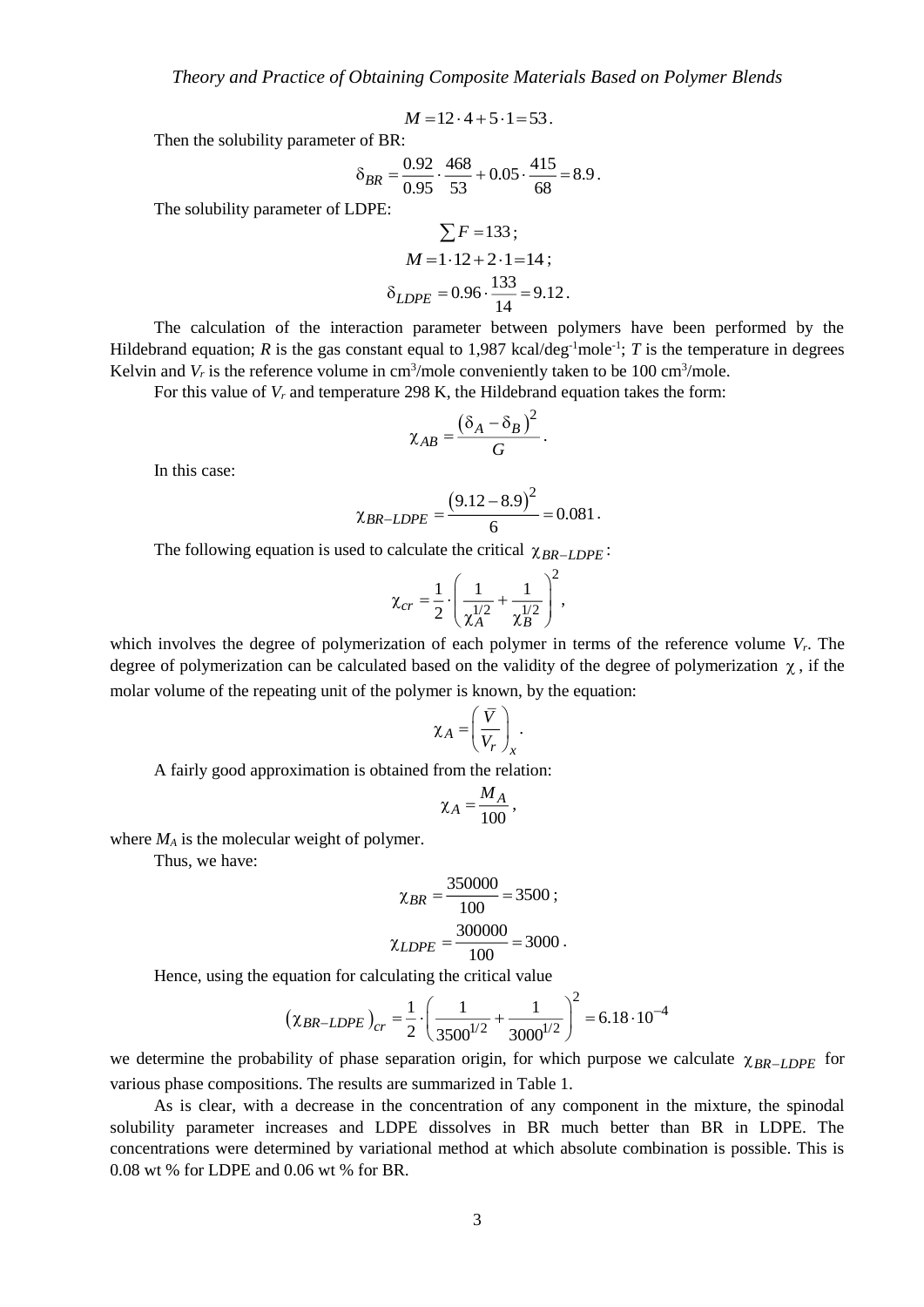## *Table 1*

| $\Phi_{\scriptscriptstyle BR}$ | $(\chi_{BR-LDPE})_{sp}$ | $\Phi_{BR}$ | $(\chi_{BR-LDPE})_{sp}$  |
|--------------------------------|-------------------------|-------------|--------------------------|
| 0.00                           |                         | 0.55        | $6.3 \cdot 10$           |
| 0.05                           | $3.03 \cdot 10$         | 0.60        | $6.55 \cdot 10$          |
| 0.10                           | $1.61 \cdot 10$         | 0.65        | $6.96 \cdot 10$          |
| 0.15                           | $1.15 \cdot 10$         | 0.70        | $7.60 \cdot 10$          |
| 0.20                           | $9.23 \cdot 10$         | 0.75        | $8.57 \cdot 10$          |
| 0.25                           | $7.94 \cdot 10$         | 0.80        | $1.01 \cdot 10$          |
| 0.30                           | $7.14 \cdot 10$         | 0.85        | $1.28 \cdot 10$          |
| 0.35                           | $6.65 \cdot 10$         | 0.90        | $1.83 \cdot 10$          |
| 0.40                           | $6.35 \cdot 10$         | 0.95        | $3.48 \cdot 10$          |
| 0.45                           | $6.20 \cdot 10$         | 1.00        | $\overline{\phantom{0}}$ |
| 0.50                           | $6.19 \cdot 10$         |             | -                        |

### **The solubility parameters of the BR-LDPE system**

Thus, the calculation method shows that the BR-LDPE system is practically incompatible.

To find the critical point of the system in the phase diagram, it is necessary to calculate the *Gmix* for different composition of the system. The calculation was performed at  $T = 298$  K, the results of which have been summarized in Table 2.

*Table 2*

| <b>Heat of mixing BR-LDPE</b>     |                 |                                   |                 |  |  |  |  |
|-----------------------------------|-----------------|-----------------------------------|-----------------|--|--|--|--|
| $\varPhi_{\scriptscriptstyle BR}$ | $G_{mix}$       | $\varPhi_{\scriptscriptstyle BR}$ | $G_{mix}$       |  |  |  |  |
| 0.00                              |                 | 0.55                              | $3.42 \cdot 10$ |  |  |  |  |
| 0.05                              | $6.58 \cdot 10$ | 0.60                              | $3.33 \cdot 10$ |  |  |  |  |
| 0.10                              | $1.25 \cdot 10$ | 0.65                              | $3.16 \cdot 10$ |  |  |  |  |
| 0.15                              | $1.77 \cdot 10$ | 0.70                              | $2.91 \cdot 10$ |  |  |  |  |
| 0.20                              | $2.22 \cdot 10$ | 0.75                              | $2.60 \cdot 10$ |  |  |  |  |
| 0.25                              | $2.60 \cdot 10$ | 0.80                              | $2.22 \cdot 10$ |  |  |  |  |
| 0.30                              | $2.91 \cdot 10$ | 0.85                              | $1.77 \cdot 10$ |  |  |  |  |
| 0.35                              | $3.16 \cdot 10$ | 0.90                              | $1.25 \cdot 10$ |  |  |  |  |
| 0.40                              | $3.33 \cdot 10$ | 0.95                              | $6.58 \cdot 10$ |  |  |  |  |
| 0.45                              | $3.42 \cdot 10$ | 1.00                              | -               |  |  |  |  |
| 0.50                              | $3.46 \cdot 10$ |                                   |                 |  |  |  |  |

The calculated data show that the so-called symmetric case with the lower critical solution temperature (LCST) is observed for the BR-LDPE system. Based on the additivity principle, we have *Tcr* = 503 K.

Thus, from the above calculation conclusions can be drawn:

1. The BR-LDPE system is practically incompatible;

2. The combination is possible at the concentration of BR in LDPE up to 0.06 % and at the concentration of LDPE up to 0.08 %.

To compare the compatibility of polymer blends depending on the polarity of the components, the compatibility parameters for the system of polar components PVC and TPU were calculated (compared with the non-polar system LDPE-BR).

## **Compatibility calculation for the system polyvinyl chloride - thermoplastic polyurethane (PVC-TPU) at temperature 298 K**

We calculate the solubility parameters of individual components of the mixture using tabular values of the Small molar attraction constants for different chemical groups, taking into account the density of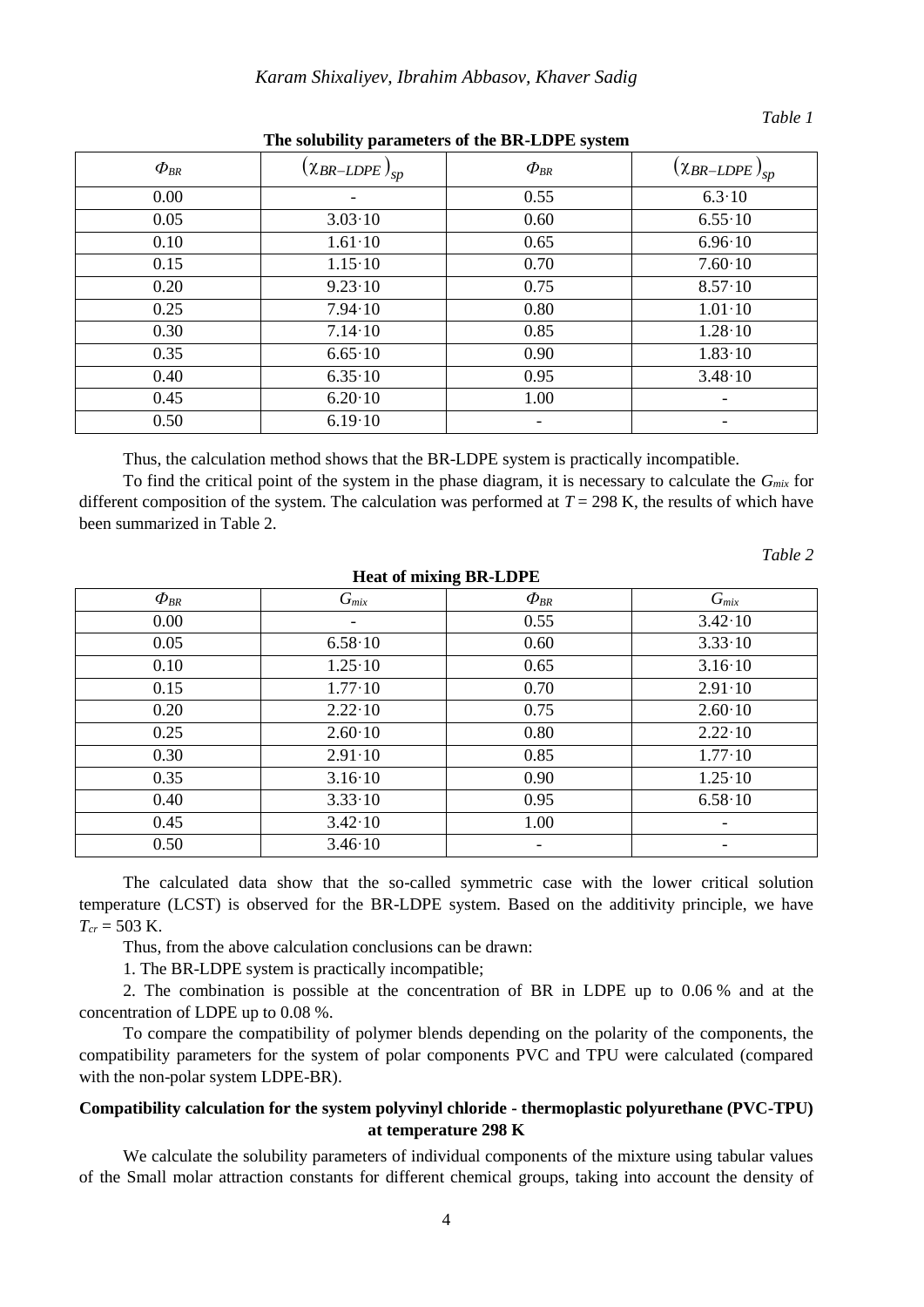PVC at 298 K ( $\rho = 1.41 \cdot 10^3$  kg/m<sup>3</sup>). In the calculation, we will consider the distribution of end groups due to the insignificance of their number and without taking into account the molecular weight distribution.

Unit link of PVC -  $[-CH_2-CHCl -]_n$ .

Molar constants of attraction:

-CH<sub>2</sub> - CH = Cl  
\n
$$
\sum F = 133 + 28 + 270 = 431
$$
;  
\n $M = 12 \cdot 2 + 1 \cdot 3 + 35.5 = 62.5$ .

Then the solubility parameter of PVC will be:

$$
\delta_{PVC} = 1.41 \cdot \frac{431}{62.5} = 9.72 \; .
$$

The solubility parameter of TPU, taking into account the fact that the density of TPU at 298 K is equal to  $\rho_{298} = 1.1 \cdot 10^3 \text{ kg/m}^3$ .

Unit link of TPU

$$
[-\text{CH}_2)_6 - \text{OCOHN} - (\text{CH}_2)_4 - ]_n
$$
  
-
$$
-(\text{CH}_2)_6 - - \text{COO} - \text{NH} - -(\text{CH}_2)_4
$$
  

$$
\sum F = 133 \cdot 6 + 310 + 180 + 133 \cdot 4 = 1820 ;
$$
  

$$
M = 12 \cdot 11 + 1 \cdot 21 + 16 \cdot 2 + 14 = 199 ;
$$
  

$$
\delta_{TPU} = 1.10 \cdot \frac{1820}{199} = 10.06.
$$

The calculation of the interaction parameter between the polymers in the system is performed by the equation:

$$
\chi_{AB} = \frac{V_r}{R \cdot T} \cdot (\delta_A - \delta_B)^2,
$$

where *R* is the gas constant equal to 1.987 kcal/deg<sup>-1</sup>mole<sup>-1</sup>; *T* is the temperature in degrees Kelvin and *V<sub>r</sub>* is the reference volume in cm<sup>3</sup>/mole conveniently taken to be 100 cm<sup>3</sup>/mole. Thus, for  $T = 298$  K, the equation becomes:

$$
\chi_{AB}=\frac{(\delta_A-\delta_B)^2}{G}.
$$

In this case, for the system PVC-TPU we have:

$$
\delta_{PVC-TPU} = \frac{(10.06 - 9.72)^2}{6} = 0.019.
$$

To calculate the critical value  $(\chi_{PVC-TPU})_{cr}$  the following equation is used:

$$
\chi_{cr} = \frac{1}{2} \cdot \left( \frac{1}{\chi_A^{1/2}} + \frac{1}{\chi_B^{1/2}} \right)^2,
$$

which involves the degree of polymerization of each polymer in terms of the reference volume *Vr*. The degree of polymerization can be calculated based on the validity of the degree of polymerization  $\chi$ , if the molar volume of the repeating unit of the polymer is known, by the equation:

$$
\chi_A = \left(\frac{\overline{V}}{V_r}\right)_x.
$$

A fairly good approximation is obtained from the relation:

$$
\chi_A = \frac{M_A}{100},
$$

where  $M_A$  is the molecular weight of polymer. Thus, we have: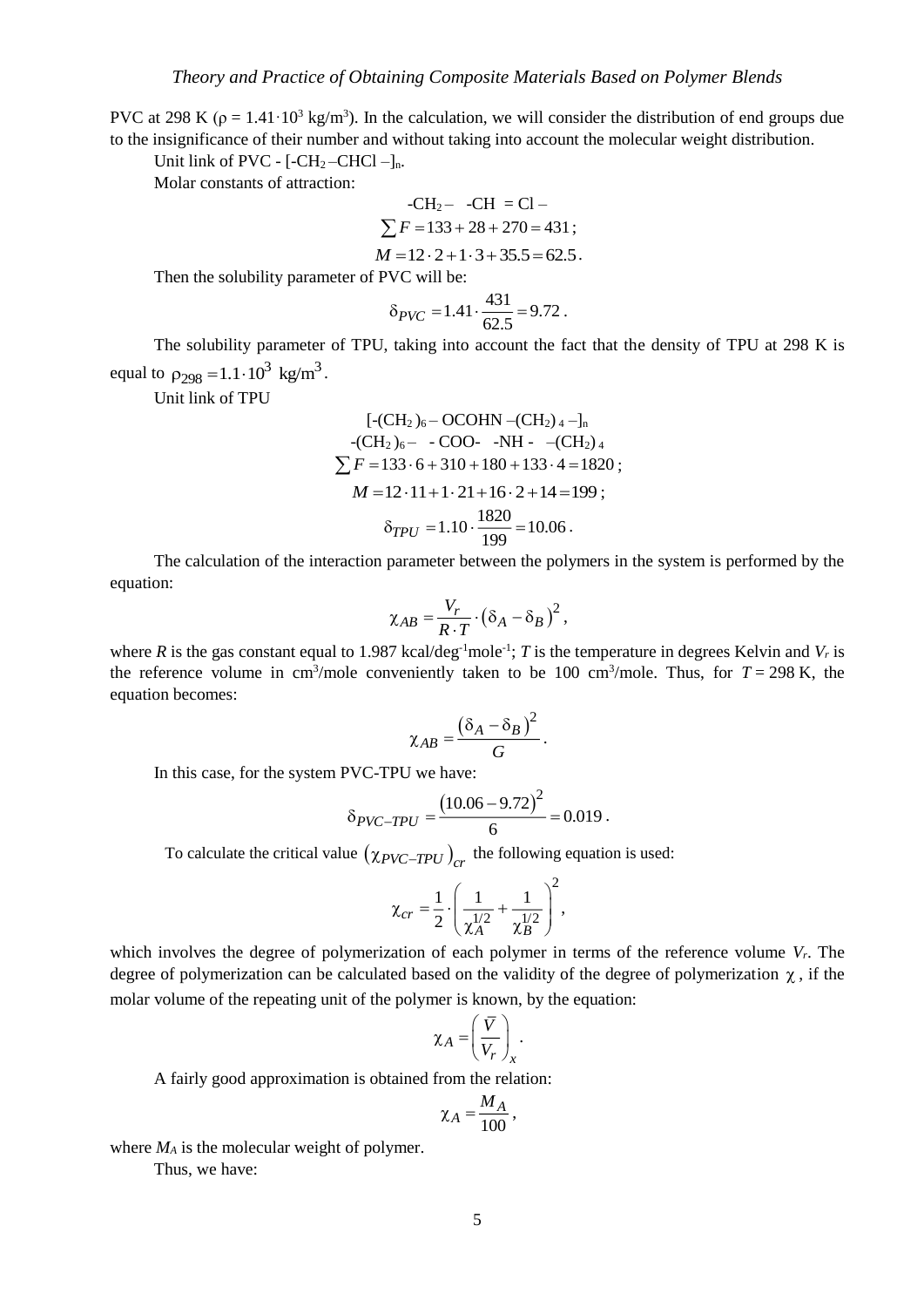$$
\chi_{PVC} = \frac{90000}{100} = 900;
$$
  

$$
\chi_{TPU} = \frac{18000}{100} = 180.
$$

Hence, using the equation for calculating the critical value

$$
\left(\chi_{PVC-TPU}\right)_{cr} = \frac{1}{2} \cdot \left(\frac{1}{\left(\chi_A \left(\Phi_A / G_p\right)\right)^{1/2}} + \frac{1}{\left(\chi_B \left(\Phi_B\right)_{sp}\right)^{1/2}}\right)
$$

we determine the probability of phase separation origin, for which purpose we calculate  $(\chi_{PVC-TPU})_{sp}$ for various phase compositions. The results are summarized in Table 3.

*Table 3*

 $\sqrt{2}$ 

**Values of the spinodal interaction parameter for different phase compositions:**

| Item no. | <b>PVC</b> | $(\chi_{PVC-TPU})_{sp}$ | Item no. | <b>PVC</b> | $(\chi_{PVC-TPU})_{sp}$ |
|----------|------------|-------------------------|----------|------------|-------------------------|
| 1.       | 0.00       |                         | 12.      | 0.55       | $6.67 \cdot 10^{-2}$    |
| 2.       | 0.05       | $2.78 \cdot 10^{-3}$    | 13.      | 0.60       | $7.18 \cdot 10^{-3}$    |
| 3.       | 0.10       | $1.40 \cdot 10^{-2}$    | 14.      | 0.65       | $7.87 \cdot 10^{-3}$    |
| 4.       | 0.15       | $8.64 \cdot 10^{-3}$    | 15.      | 0.70       | $8.79 \cdot 10^{-3}$    |
| 5.       | 0.20       | $6.97 \cdot 10^{-3}$    | 16.      | 0.75       | $1.01 \cdot 10^{-2}$    |
| 6.       | 0.25       | $6.25 \cdot 10^{-3}$    | 17.      | 0.80       | $1.19 \cdot 10^{-2}$    |
| 7.       | 0.30       | $5.93 \cdot 10^{-3}$    | 18.      | 0.85       | $1.46 \cdot 10^{-2}$    |
| 8.       | 0.35       | $5.82 \cdot 10^{-3}$    | 19.      | 0.90       | $1.92 \cdot 10^{-2}$    |
| 9.       | 0.40       | $5.86 \cdot 10^{-3}$    | 20.      | 0.95       | $2.84 \cdot 10^{-2}$    |
| 10.      | 0.45       | $6.02 \cdot 10^{-3}$    | 21.      | 1.00       |                         |
| 11.      | 0.50       | $6.29 \cdot 10^{-3}$    |          |            |                         |

Since 0.019 is significantly more than 0.006, that is  $(\chi_{PVC-TPU}) > (\chi_{PVC-TPU})_{cr}$ , then this system must be incompatible in a wide range of compositions. Using the equation

$$
\left(\chi_{AB}\right)_{sp} = \frac{1}{2} \cdot \left(\frac{1}{\left(\chi_A \left(\Phi_A\right)_{sp}\right)^{1/2}} + \frac{1}{\left(\chi_B \left(\Phi_B\right)_{sp}\right)^{1/2}}\right)^2
$$
 (1)

 $\sqrt{2}$ 

we determine the probability of the phase separation origin, for which we calculate  $(\chi_{PVC-TPU})_{sp}$  for different phase compositions.

As seen, TPU dissolves in PVC much better than PVC, and at a content of less than 10 % TPU, complete compatibility of the systems should be observed. The calculation shows that there is a so-called asymmetric case with two critical solution temperatures, the lower and the upper ones [12-16].

#### **Preparation and study of compositions**

Such compositions have a low relative elongation (100...200 % at 293 K), which is completely unsatisfactory for use in a number of RTG industries in particular for injection molded polyurethane tires manufacturing. For the purpose of imparting optimum technological and physical-mechanical properties to mixtures based on TPU, the modifying role of CCPE serving as a "carrier" for PVC incompatible with TPU was investigated.

The studies were conducted using  $3<sup>2</sup>$  full factorial design (FFD). Homogenization was carried out by mixing of research components on a double-roller mixer at a temperature of 438 K for 15 minutes, then the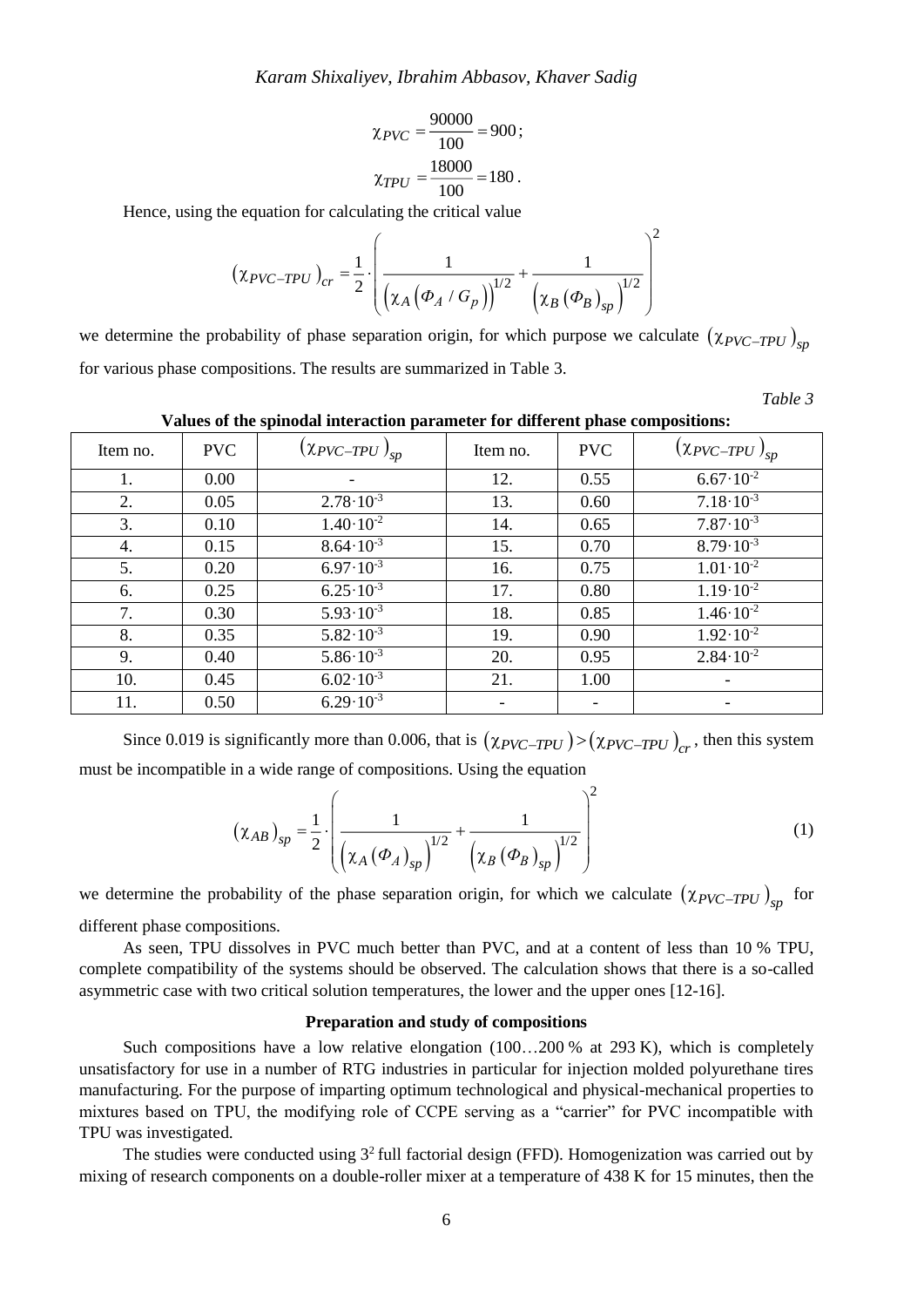blades were injected which 7 days of exposure were subjected to rupture on a P-0.5 tensile testing machine according to GOST 270-75 at a drawing rate of 130 mm/min and a temperature of 293 K. Drawing on the literature data, optimal indicators for injection molded tires were determined:  $d<sub>v</sub> = 1.0 = 45.0$  kN/m is a tear resistance;  $d_{\varepsilon} = 1.0 = 375$  % is a relative elongation, where  $d_{\varepsilon}$  and  $d_{\varepsilon}$  – desired factor functions.

The relationship of the desirability coefficient  $y<sup>1</sup>$  with the desirability function has the form:

$$
d=e^{-\left(y^1\right)^n},
$$

where *n* is the exponent which value is determined by the requirement for the parameter.

Varying the indicator of desirability from  $-4$  to  $+4$ , we define the type of regression equation that relates the current value of the studied indicator with the indicator of desirability, referring to the equation:

$$
y_{\varepsilon}^1 = \alpha_0 + \alpha \cdot y^1,
$$

where  $y<sup>1</sup>$  is the current value of the indicator.

The calculations found that:

$$
y_{\varepsilon}^1 = -8.42 + 0.0276 \cdot y^1.
$$

Taking the form of the desirability function  $d = x / y<sup>1</sup>$  according to [17-19], we determine the indicators of desirability for resistance to tearing  $y_{\varepsilon}^1$  and relative elongation  $y^1$ , as well as the corresponding functions of desirability. The results are summarized in Tables 4 and 5.

*Table 4* 

**Desirability function and desirability indicators for breaking strength and relative elongation**

| Item no. | $y_{iG}^1$    | $d_i$ G                  | $y_{i\epsilon}^1$        | $d_i$ ε                  |
|----------|---------------|--------------------------|--------------------------|--------------------------|
| 1.       | $-2.78$       | 0.01                     | 4.78                     | 1.0                      |
| 2.       | $-3.40$       | 0.01                     | 0.37                     | 0.45                     |
| 3.       | $-2.97$       | 0.01                     | $-3.40$                  | 0.01                     |
| 4.       | $-3.33$       | 0.01                     | 1.22                     | 0.80                     |
| 5.       | $-3.25$       | 0.01                     | $-3.23$                  | 0.01                     |
| 6.       | $-3.67$       | 0.01                     | 0.81                     | 0.61                     |
| 7.       | $-2.99$       | 0.01                     | $-0.98$                  | 0.01                     |
| 8.       | $-2.59$       | 0.01                     | $-1.73$                  | 0.50                     |
| 9.       | $-2.84$       | 0.01                     | $-3.23$                  | 0.01                     |
| 10.      | $\frac{1}{2}$ | $\overline{\phantom{a}}$ | $\overline{\phantom{a}}$ | $\overline{\phantom{a}}$ |
| 11.      | $-3.84$       | 0.01                     | $-2.19$                  | 0.02                     |
| 12.      | $-4.01$       | 0.00                     | $-3.01$                  | 0.01                     |
| 13.      | $-3.01$       | 0.01                     | $-0.49$                  | 0.20                     |
| 14.      | $-2.95$       | 0.01                     | 0.80                     | 0.61                     |
| 15.      | $-2.44$       | 0.01                     | $-2.69$                  | 0.01                     |
| 16.      | $-2.74$       | 0.01                     | $-2.76$                  | 0.01                     |
| 17.      | $-2.93$       | 0.01                     | $-2.41$                  | 0.01                     |
| 18.      | $-3.16$       | 0.01                     | $-3.58$                  | 0.01                     |

The generalized desirability function was determined by the formula:

$$
D_i = \sqrt{d_i G \cdot \varepsilon}.
$$

The results of the physical-mechanical tests of the obtained compositions and the generalized desirability function are shown in Table 5.

The analysis of tabular data shows that CCPE behaves as a typical polymeric plasticizer, due to the plasticizing effect of which the relative elongation of the composition increases by 2.5…5 times. The introduction of PVC enabled to reduce the negative impact of the plasticizing effect of CCPE on the breaking strength value.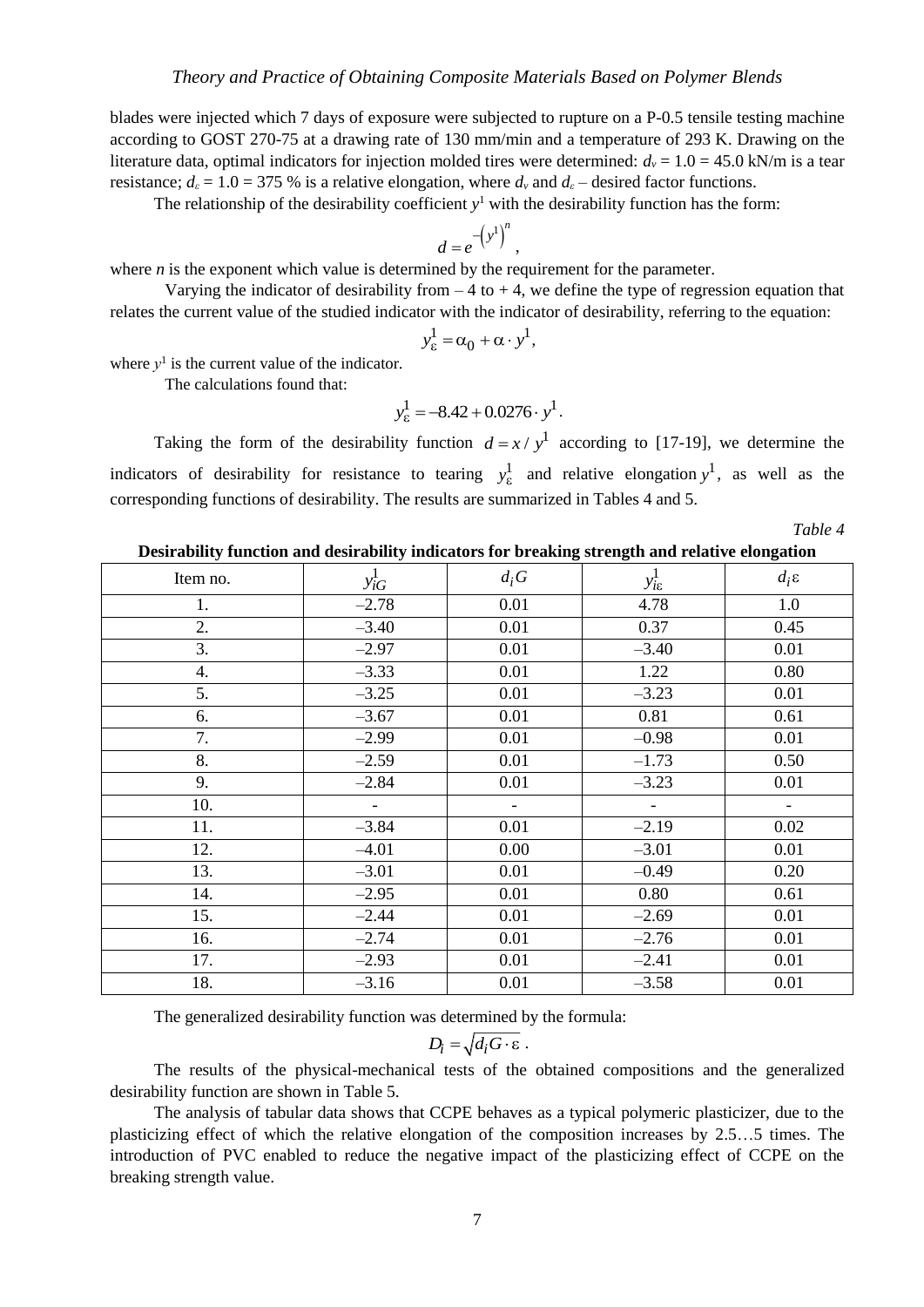An analysis of generalized desirability functions shows that:

1) an increase in the PVC content from 5 to 10 by pts. wt. leads to an increase in *D<sup>i</sup>* from 0.067 to 0.078;

2) an increase in the content of CCPE from 5 to 20 by pts. wt. leads to *D<sup>i</sup>* with an extremum at the level 12.5 pts. wt.

 $X_2 = 5$  pts. wt.,  $D_i = 0.067$ ;  $X_2 = 12.5$  pts. wt.,  $D_i = 0.089$ ;  $X_2 = 20$  pts. wt.,  $D_i = 0.078$ ;

3) in one pair of the system (for example 3a, 2b, etc.) is maximum with an increased content of petroleum resin PPC.

To study the polymer mixtures a polarizing microscope MIN-8 equipped with a purpose made photo nozzle with a Zenit-TTL reflex camera with magnification  $\times$ 480, quartz wedge  $L = \frac{1}{2}$  $L = \frac{1}{2}\lambda$  was used, polymer mixtures were studied at a temperature of 298 K.

*Table 5*

**Physical-mechanical properties and generalized desirability function of the composition**

|                 |             | Variables  |             |            | a hysieur meenumeur proper nes una generumsen aesirusmiy runeeron or ene composition<br>Responses |                          |                |                |
|-----------------|-------------|------------|-------------|------------|---------------------------------------------------------------------------------------------------|--------------------------|----------------|----------------|
|                 | Temperature | <b>PVC</b> | <b>CCPE</b> | <b>PPC</b> | <b>Breaking</b>                                                                                   | Relative                 | Remanent       | Generalized    |
| Item no.        | range, K    |            |             |            | strength,                                                                                         | elongation,              | elongation,    | desirability   |
|                 |             |            |             |            | MPa,                                                                                              | $\%$                     | $\%$           | function,      |
|                 | $X_0$       | $X_1$      | $X_2$       | $X_3$      | $Y_0$                                                                                             | $Y_1$                    | $V_2$          | D              |
| 1a <sub>1</sub> | 373         | 5.0        | 5.0         | 0.55       | 20.4                                                                                              | 354                      | 57.5           | 0.1            |
| $1b$ 2          | 373         | 5.0        | 5.0         | 2.2        | 18.2                                                                                              | 477                      | 89.5           | 0.067          |
| 2a <sub>3</sub> | 373         | 5.0        | 12.5        | 0.588      | 19.7                                                                                              | 583                      | 89.6           | 0.01           |
| $2b$ 4          | 373         | 5.0        | 12.5        | 2.35       | 18.4                                                                                              | 453                      | 81.3           | 0.089          |
| $3a \quad 5$    | 373         | 5.0        | 20.0        | 0.626      | 18.7                                                                                              | 578                      | 89.8           | 0.01           |
| $3b\,6$         | 373         | 5.0        | 20.0        | 2.5        | 17.2                                                                                              | 510                      | 77.1           | 0.078          |
| 4a 7            | 373         | 7.5        | 5.0         | 0.562      | 19.6                                                                                              | 515                      | 90.5           | 0.032          |
| 4b 8            | 373         | 7.5        | 5.0         | 2.25       | 21.1                                                                                              | 536                      | 87.4           | 0.071          |
| 5a 9            | 373         | 7.5        | 12.5        | 0.6        | 20.0                                                                                              | 578                      | 102.1          | 0.01           |
| 5b 10           | 373         | 7.5        | 12.5        | 2.4        | $\equiv$                                                                                          | $\overline{\phantom{0}}$ | $\blacksquare$ | $\blacksquare$ |
| 6a 11           | 373         | 7.5        | 20.0        | 0.638      | 16.5                                                                                              | 549                      | 91.5           | 0.014          |
| 6b 12           | 373         | 7.5        | 20.0        | 2.55       | 15.9                                                                                              | 572                      | 106.4          | 0.00           |
| 7a 13           | 373         | 10.0       | 5.0         | 0.576      | 19.5                                                                                              | 501                      | 91.5           | 0.045          |
| 7b 14           | 373         | 10.0       | 12.5        | 2.3        | 19.8                                                                                              | 465                      | 80.0           | 0.078          |
| 8a 15           | 373         | 10.0       | 12.5        | 0.612      | 21.6                                                                                              | 563                      | 91.5           | 0.01           |
| 8b 16           | 373         | 10.0       | 12.5        | 2.45       | 20.5                                                                                              | 565                      | 84.4           | 0.01           |
| 9a 17           | 373         | 10.0       | 20.0        | 0.65       | 19.8                                                                                              | 555                      | 89.8           | 0.01           |
| 9b 18           | 373         | 10.0       | 20.0        | 2.6        | 19.1                                                                                              | 588                      | 89.6           | 0.01           |

## **Investigation of solubility and thermodynamic parameters of polymer mixtures by method of inverse gas chromatography and turbidimetric titration (in block and solution)**

The solubility parameters of substances characterize the relationship between the mixing energy and mutual solubility. The value of the solubility parameter of the polymer is necessary to obtain valuable information about the behavior of the polymer when mixed with other polymers or low molecular weight substances. By Hildebrand's definition, the solubility parameter is defined as the square root of the cohesive energy density, that is, the evaporation energy per unit of volume.

Direct determination of the heat of vaporization, and hence the solubility parameters of polymers are impossible due to their non-volatility. Presently, methods for determining the cohesive energy of polymers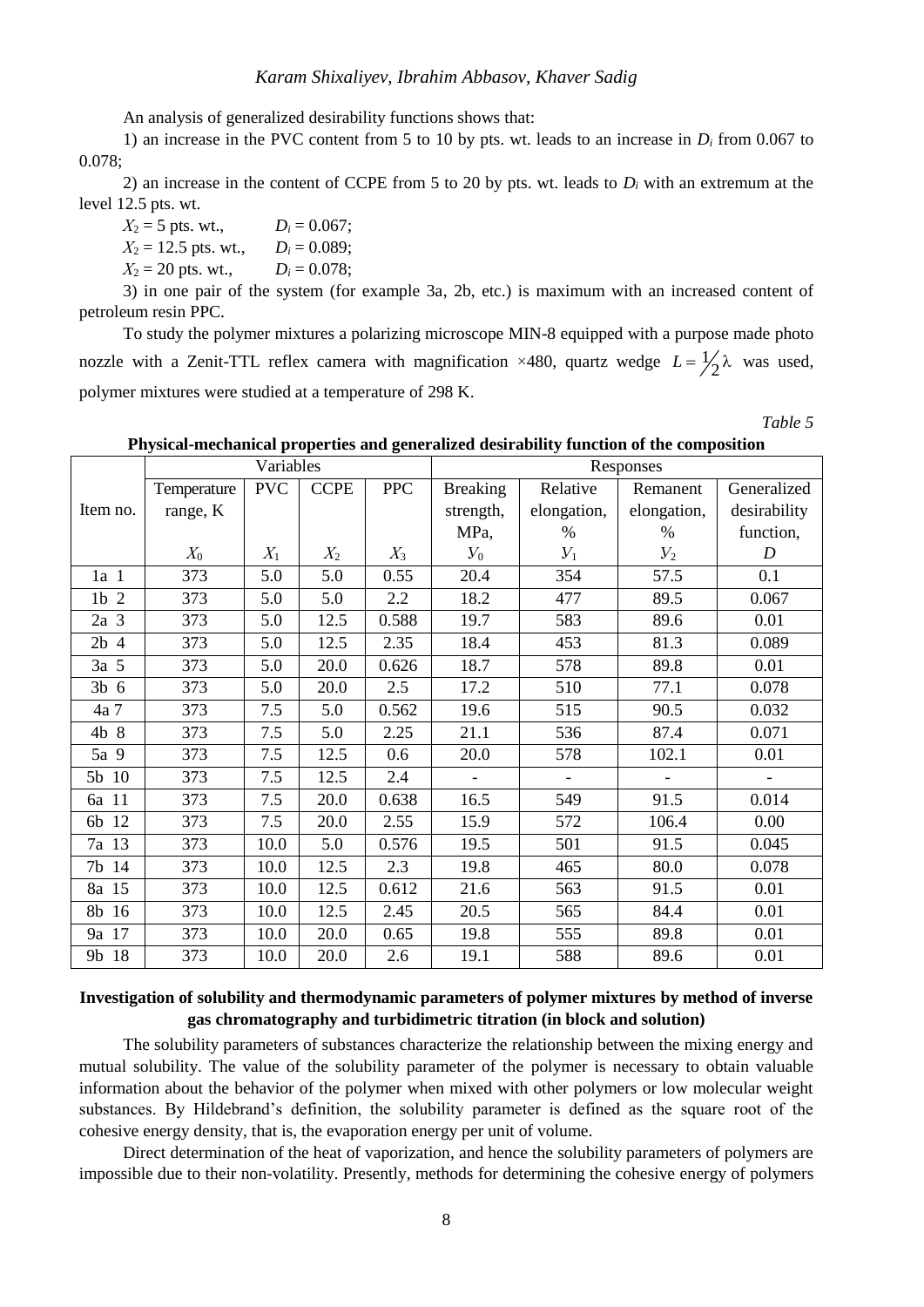based on the examination of the interaction of a polymer-solvent with known solubility parameters became the most common.

The swelling of cross-linked polymers was studied in the research [20] and it was found that swelling is maximal in solvents that have the same cohesive energy density as the polymer. Bristow and Watson obtained the solubility parameters of polymers from measuring viscosity in a number of solvents using Flory-Huggins interaction parameters  $\chi_{12}$ . Furthermore, the solubility parameter of the polymer was assumed to be equal to the solubility parameter of the solvent, in which the limiting viscosity is maximum.

Small obtained additive molar attraction constants for various molecular groups from measurements of the vapor pressure of volatile substances and used these values to calculate the solubility parameters of the polymers. Subsequently, these constants were revised by Hoy and Van Krevelen.

Sokh and Clark proposed to determine the cohesive energy density from the data of turbidimetric titration (TT) of solutions by polyprecipators. The solubility parameters of polystyrene and poly-ochlorostyrene determined by them well correspond to the known values obtained from swelling measurements.

Ito and Gillet showed that when using polymers as the stationary phase and various sorbates with known solubility parameters, can be used inverse gas chromatography to determine the solubility parameters of polymers.

Both of the latter methods for determining the solubility parameters of polymers are characterized by the diametrically opposite state of the "polymer-solvent" system, namely, in the TT method the solubility parameter of the polymer is determined under conditions corresponding to the "infinite" dilution of the polymer in a solvent, which can be denoted as  $\delta_2^0$ . In the case of inversed gas chromatography, the solubility parameter is determined by the "infinite" dilution of the low molecular weight substance in the polymer and the maximum interaction between the polymer molecules. The solubility parameter is correctly designated as  $\delta_2^{\infty}$ .

Therefore, considering the presence of strong specific intermolecular interactions in polar polymers, we should expect an increase in the difference between  $\delta_2^0$  and  $\delta_2^{\infty}$  solvents and precipitators as the intermolecular interaction strength increases.

On the basis of Hildebrand-Scatchard and Flory theory, provided that the volume does not change when mixed, the parameter  $\chi$  is related to the solubility parameter by the relation:

$$
\chi = \frac{V_1}{R \cdot T} \cdot (\delta_1 - \delta_2)^2 + \chi_5 \tag{2}
$$

where  $V_1$  is the molar volume of the solvent;  $\delta_1$  and  $\delta_2$  are the solubility parameters of the solvent and the polymer, respectively;  $R$ ,  $T$  are the gas constant and absolute temperature;  $\chi_5$  is the entropic contribution to the interaction parameters.

Opening brackets and dividing variables, we have:

$$
\frac{\delta_1^2}{R \cdot T} - \frac{\chi}{V_1} = \frac{2 \cdot \delta_1 \cdot \delta_2}{R \cdot T} - \left(\frac{\delta_2^2}{R \cdot T} + \frac{\chi_5}{V_1}\right),\tag{3}
$$

which is a linearized form of equation (2).

As established by Gray, the contribution of the  $\frac{N}{V}$  $\frac{\gamma}{\gamma}$  term for good solvents (having least value  $\gamma$  for particular polymer) is insignificant and for these sorbates the linearization 2 1  $R \cdot T$  *V*<sub>1</sub>  $\frac{\delta_1^2}{\delta_1 \cdot T} - \frac{\chi}{V_1}$  relative to  $\delta_1$  is not very different from a parabola.

Accordingly, the polymer solubility parameter  $\delta_i^{\infty}$  can be found from the slope of the linear dependence 2 1  $R \cdot T$   $V_1$  $\frac{\delta_1^2}{\delta_1 \cdot T} - \frac{\chi}{V}$  relative to a number of sorbates. The values in the left-hand side of the equation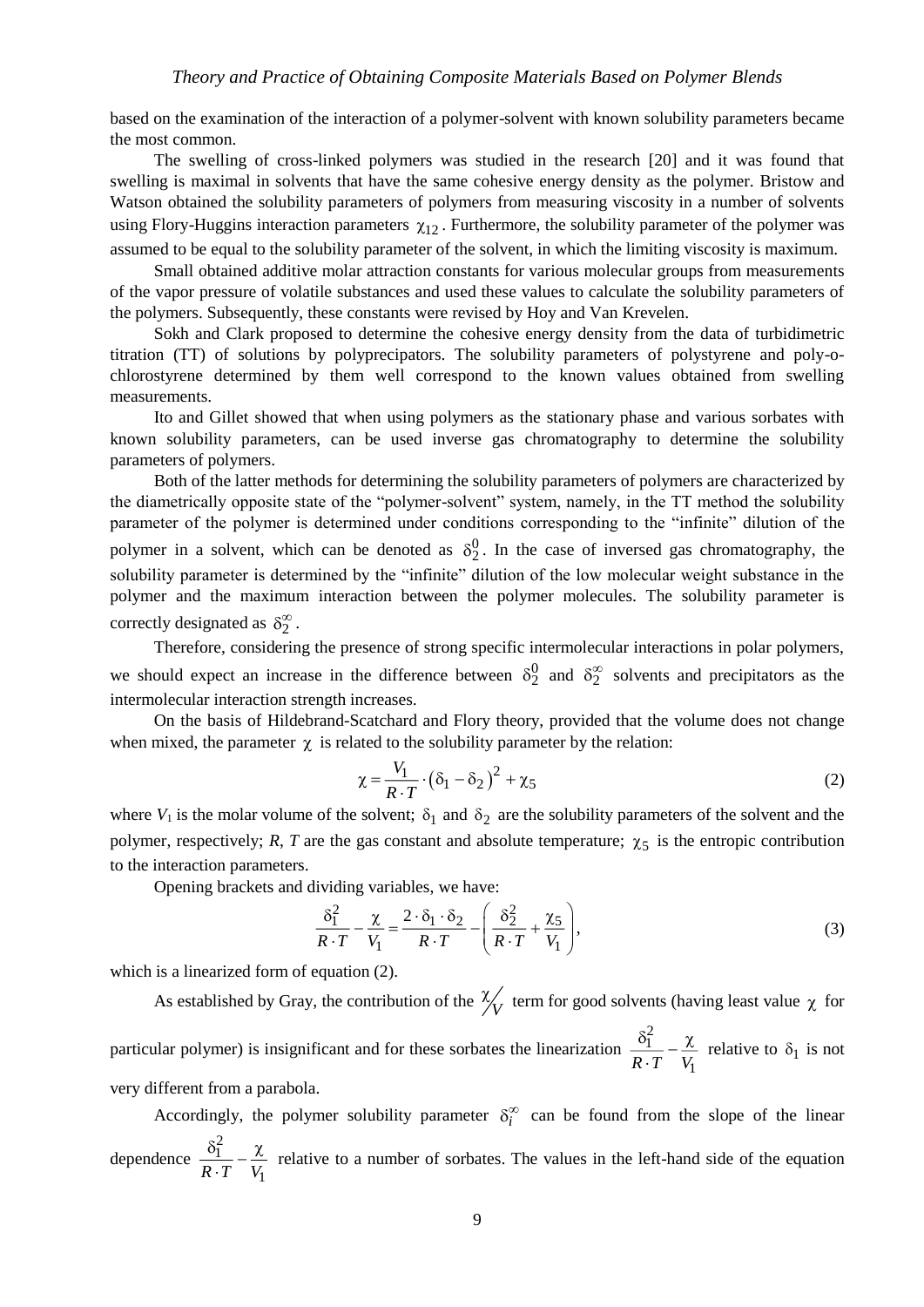(3) can be found from the condition that samples in the vapor state behave like an ideal gas at infinite dilution. Then:

$$
\delta_1 = \left(\frac{\Delta H_v - R \cdot T}{V_1}\right)^{0.5}.
$$

Here the values of the molar volume of the solvent  $V_1$  and the heat of evaporation  $\Delta H_v$  are easily determined or are available in the literature [22; 23].

The Flory-Huggins interaction parameter is calculated using the equations proposed by Patterson and his co-workers

$$
\ln \Omega^{\infty} = \ln \left( \frac{273.2 \cdot R}{P_1^0 \cdot V_g^0 \cdot M_1} - \frac{P_1^0}{R \cdot T \cdot (B_{ii} - V_1)} \right);
$$
  

$$
\chi_{12}^{\infty} = \ln \Omega^{\infty} - \ln \left( \frac{V_1}{V_2} - 1 + \frac{M_1 \cdot v_1}{M_2 \cdot v_2} \right),
$$
 (4)

where  $M_1$ ,  $P_1^0$ ,  $V_1$ ,  $v_1$  are the molecular weight, saturated vapor pressure, molar and specific volumes of the solvent at temperature *T*, respectively;  $B_{ii}$  is the second virial coefficient;  $M_2$ ,  $v_2$  are the molar weight of the segment and the specific volume of the polymer at *T*;  $V_g^0$  is the reduced to 273 K characteristic retention volume obtained in the usual way.

In return the values of  $\chi$  in the case of titration with two different precipitants, one of which has a lower value  $\delta_1(\chi_{CL})$  and the other – a higher value of  $\delta_1(\chi_{Ch})$  will be:

$$
\chi_{CL} = \frac{V_{mL} \cdot (\delta_2 - \delta_{mL})_{CL}^2}{R \cdot T} + (\chi_S)_{CL};
$$
\n(5)

$$
\chi_{Ch} = \frac{V_{mh} \cdot (\delta_{mh} - \delta_2)_{Ch}^2}{R \cdot T} + (\chi_S)_{Ch}
$$
(6)

Here the indices *mL* and *mh* are assigned to the mixture of solvent and precipitant at the turbidity point. Equating both expressions (5) and (6) to each other, taking  $(\chi_S)_{CL} = (\chi_S)_{Ch}$  for a low concentration of the polymer in the solution and solving for  $\delta_2^0$ , we have:

$$
\delta_2^0 = \frac{\sqrt{V_{mL} \cdot \delta_{mL}} + \sqrt{V_{mh} \cdot \delta_{mh}}}{\sqrt{V_{mL}} + \sqrt{V_{mh}}},
$$

where

$$
V_m = \frac{V_1 \cdot V_3}{\Phi_1 \cdot V_3 + \Phi_3 \cdot V_1};
$$
  

$$
\delta_m = \Phi_1 \cdot \delta_1 + \Phi_3 \cdot \delta_3.
$$

Here  $\Phi_1$  and  $\Phi_3$  are the volume fractions of the solvent and precipitant in the solvent;  $\delta_1$  and  $\delta_3$ are the solubility parameters of the solvent and precipitant;  $V_1$ ,  $V_3$  are molar volumes of the solvent and precipitant.

Thereby, the values  $\delta_2^0$  and  $\delta_2^{\infty}$  can be determined from the experiment and, using the extrapolation method of reducing to the same temperature, we can compare them.

We have investigated industrial polymer samples, which were subjected to additional purification by reprecipitation of the wt % solution in an appropriate solvent in the precipitant – standard, with a solventprecipitant relationship of 1:10.

As sorbates, solvents, and precipitators organic liquids of various chemical structures were used, the qualification was C.P.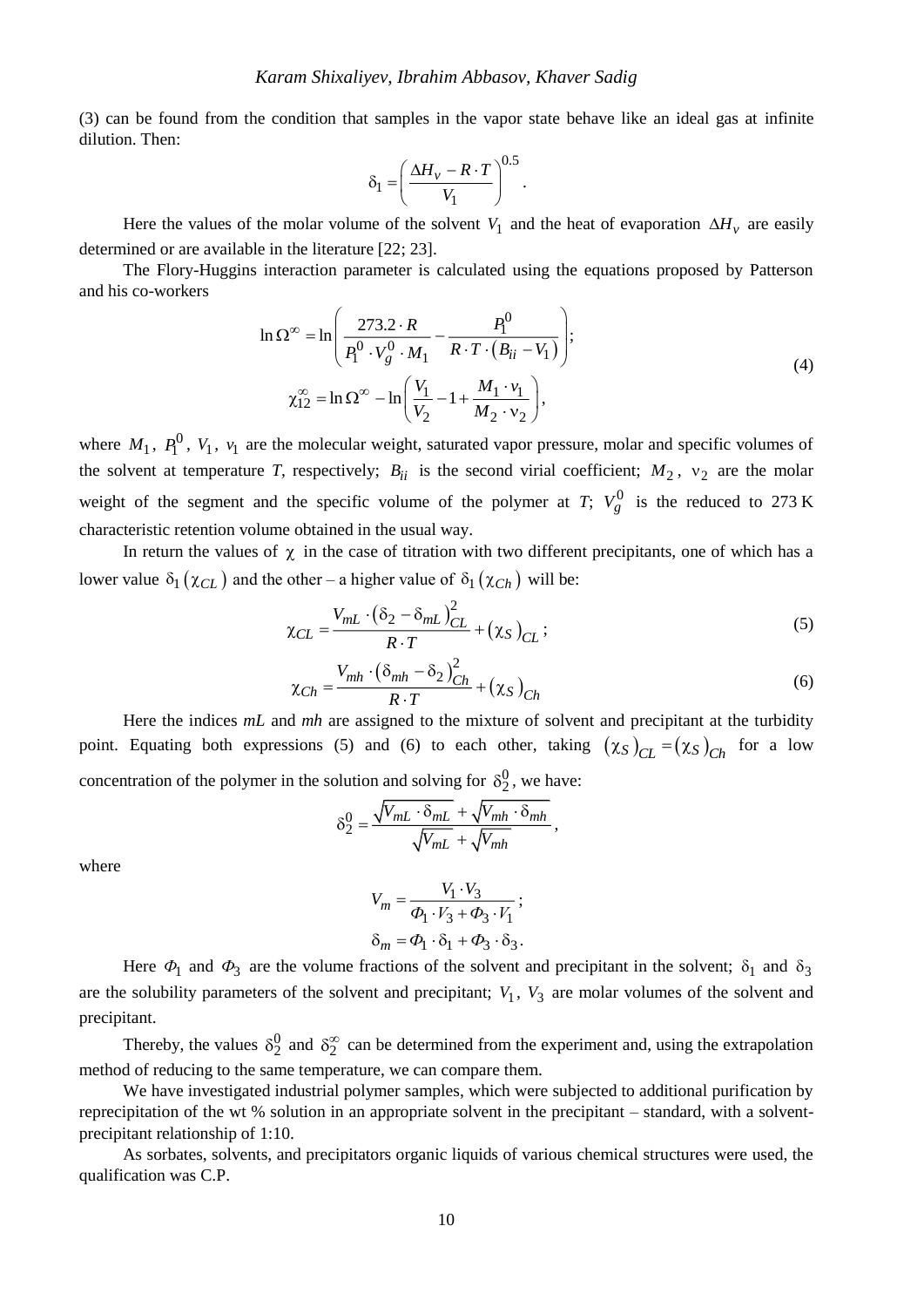Studies using the IGC method were performed on a Tsvet-100 gas chromatograph with a flame ionization detector. Nitrogen was used as carrier gas. A solid carrier was a silanized carrier Chromaton N-AW-DMCS with a particle diameter of 0.20–0.25 mm.

The nozzle was prepared by evaporation method. The solvents were: in the case of EPR – carbon tetrachloride, in the case of chlorocarboxylated LDPE (CCPE), chlorinated LDPE (CPE), PVC and PU – tetrahydrofuran. The percentage of stationary phase in the nozzle was determined by sequential weighing after 1 week of polymer extraction in a Soxhlet extractor. We used stainless steel columns with a length of 1.0 m, which were filled with nozzles containing polymers 10…12 wt %.

Characteristics of the columns are presented in Table 6.

*Table 6*

|             | Nozzle weight in the column, | Polymer content in the nozzle, | Polymer mass in the column, |
|-------------|------------------------------|--------------------------------|-----------------------------|
| Polymer     |                              | %                              |                             |
| <b>CCPE</b> | 5.750                        | 10.0                           | 0.575                       |
| <b>CPE</b>  | 4.520                        | 10.1                           | 0.558                       |
| PVC         | 5.750                        | 10.3                           | 0.592                       |
| PU          | 6.300                        | 10.0                           | 0.630                       |
| <b>EPR</b>  | 4.802                        | 10.7                           | 0.514                       |

**Characteristics of the columns**

The experiments were carried out at 353, 373, 393 K, which is higher than the glass transition temperature of all polymers. The sorbate sample volume was 0.02…0.5 μl. The value of the retention time  $(\delta$  interaction) was determined by gaseous methane.

Equilibrium values of retention volumes were obtained by extrapolation to zero flow rate of the gascarrier.

For the solubility parameter of polymers, solutions with a concentration of 0.05  $g/dl$  were prepared by the TT method. A precipitant was slowly added to the 15 ml polymer solution while stirring.

The change in the optical density of the solution was recorded on a photoelectric colorimeter FEC-M, after which the precipitator concentration corresponding to the beginning of the precipitation polymerization (turbidity point) was determined by extrapolation to zero optical density. For the titration of polymer solutions at 298 K, two different precipitants were used – one with a higher solubility parameter and the other with a lower solubility parameter.

Predictably, polar and non-polar chlorine derivatives of hydrocarbons turned out to be good solvents for CPE and CCPE.

Polar chlorinated hydrocarbon derivatives and ketones turned out to be good solvents for PU, and non-polar compounds for EPR. Notably, for all the polymers studied, tetrahydrofuran and chloroform proved to be good solvents at temperatures of 353…393 K. It is known [22; 23] that halogen atoms (or oxygen) activate a hydrogen atom and it becomes capable of forming hydrogen bonds, which are poorly realized between homogeneous molecules, what makes such compounds universal solvents of polymers. The small size of the molecules, which facilitates diffusion into the mass of the polymer is favorable for this.

After processing, the obtained values of 2 1  $R \cdot T$  *V*<sub>1</sub>  $\frac{\delta_1^2}{\delta_1^2} - \frac{\chi}{V_1}$  and  $\delta_1$  for different classes of sorbates (saturated

hydrocarbons, chlorine-containing hydrocarbons, ketones, alcohols, etc.) were smoothed over the aggregate data set of the straight line  $y = A + B \cdot X$ , after which were calculated  $\delta_2^{\alpha}$  $\delta_2^{\infty}$  and the mean square error  $\sigma^2$ . The results are summarized in Table 7.

The contribution of  $\frac{\lambda_{12}}{\lambda_{12}}$ *V*  $\frac{\chi_{12}^{\infty}}{...}$  in  $R \cdot T$   $V_1$  $\frac{\delta}{\delta}$ .  $\frac{\chi}{\chi}$  is different for a number of sorbates used, the value of which also

varies with temperature.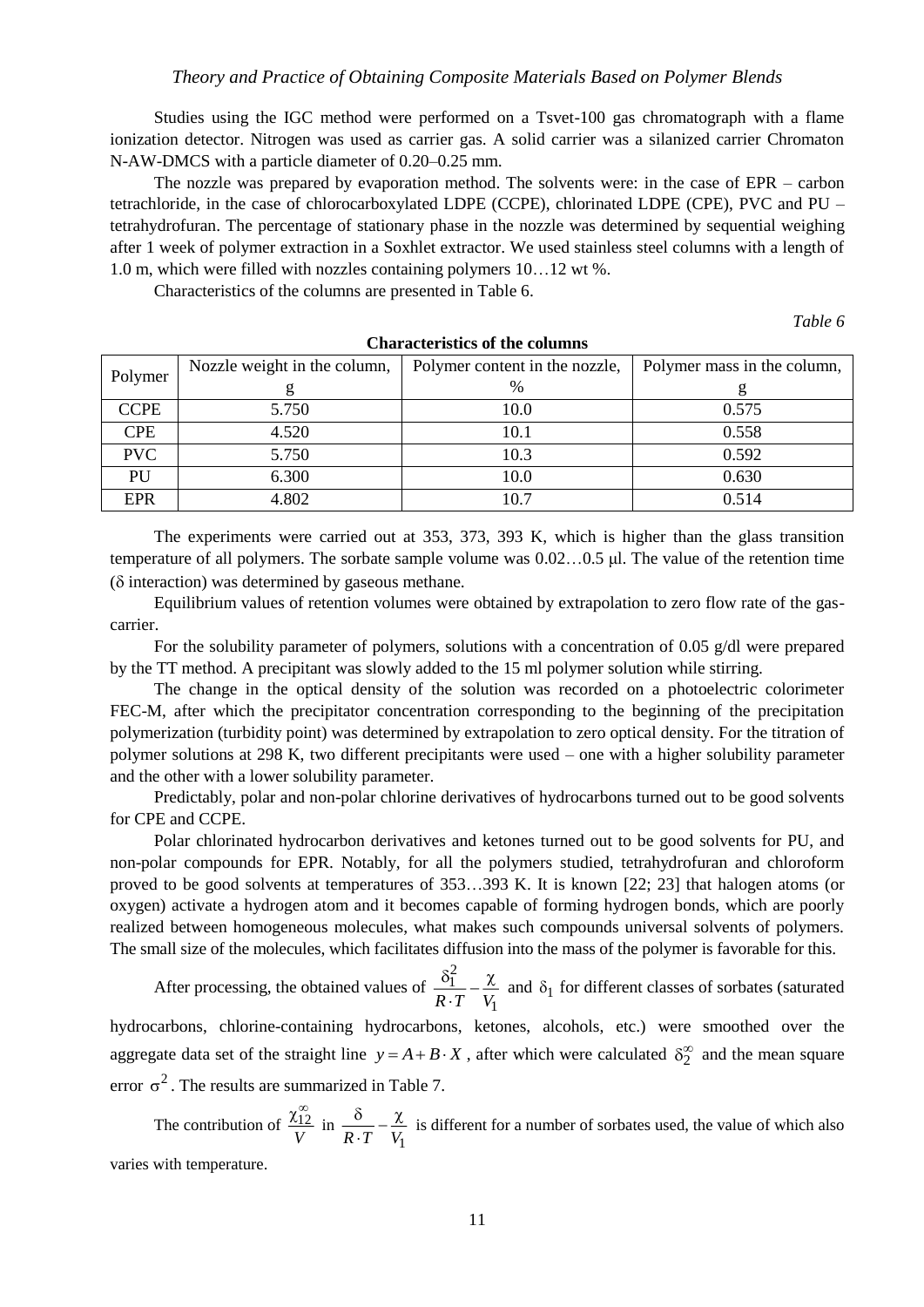### *Table 7*

| Polymer     |                 | $\delta_2^0$    |                 | $\delta_2^{\infty}$ | Experim. 298 K   |
|-------------|-----------------|-----------------|-----------------|---------------------|------------------|
|             | 393 K           | 373 K           | 353 K           | Calculation 298 K   |                  |
| <b>CCPE</b> | $6.75 \pm 0.31$ | $7.26 \pm 0.49$ | $7.75 \pm 0.33$ | $9.16 \pm 0.36$     | $9.86 \pm 0.35$  |
| <b>CPE</b>  | $7.11 \pm 0.49$ | $7.53 \pm 0.56$ | $7.93 \pm 0.44$ | $9.06 \pm 0.50$     | $9.91 \pm 0.35$  |
| PU          | $7.06 \pm 0.57$ | $7.50 \pm 0.41$ | $8.05 \pm 0.65$ | $9.49\pm0.55$       | $12.07 \pm 0.35$ |
| <b>EPR</b>  | $7.11 \pm 0.15$ | $7.36 \pm 0.57$ | $7.59 \pm 0.11$ | $8.25 \pm 0.28$     | $8.55 \pm 0.35$  |
| <b>PVC</b>  | $7.11 \pm 0.51$ | $7.52 \pm 0.56$ | $7.91 \pm 0.98$ | $9.14\pm0.42$       | $9.89 \pm 0.35$  |

The solubility parameters of polymers  $\delta_2^0$  and  $\delta_2^{\infty}$  $\delta_2^{\infty}$ 

Therefore, by the criterion of the contribution  $\chi/V_1$  we selected for CCPE – 7 sorbates, PU – 7 sorbates, CPE – 6 sorbates and EPR – 7 sorbates, which were used to calculate  $\delta_2^{\infty}$ .

As can be seen, all  $\delta_2^{\infty}$  values are a decreasing function of temperature, which allows extrapolating the obtained results to 469 K with sufficient confidence [11-16].

The obtained value  $\delta_2^{\infty} = 8.25 \pm 0.28$  for the EPR was in fairly good agreement with  $\delta_2^{\infty} = 7.70 \pm 0.11$ obtained by the IGC method considering the influence of the nature and composition of the polymer on its solubility parameter.

It should be noted that the measurement error increases with an increase in the number of functional groups in the macromolecule, reaching a maximum value for PU.

It is demonstrated that in all cases the  $\delta_2^0$  values obtained from the titration data in aliphatic solvents are more widely scattered and consistently lower than the values obtained from the titration data in aromatic solvents. Hildebrant showed that good agreement with experiment can also be obtained for hydrocarbons if we assume that the values of their solubility parameters are 0.6 higher than those calculated from the evaporation energy. Nevertheless, an amendment to  $\delta_1$  of about 0.3 was practically required. This creates uncertainties in the value of  $\delta_2^0$  for aliphatic solvents leading however to an error in determining  $\delta_2^0$  not more than  $\pm 0.35$ . This

value of the error was taken for all determinations of the solubility parameters of polymers by the method of TT.

The change in  $\chi_{1(23)}^{\infty}$  with the composition for the CCPE-CPE-PVC systems is shown in Fig. 1.



**Fig. 1.** The change in  $\chi^{\infty}_{1(23)}$  with the composition for the CCPE-CPE-PVC systems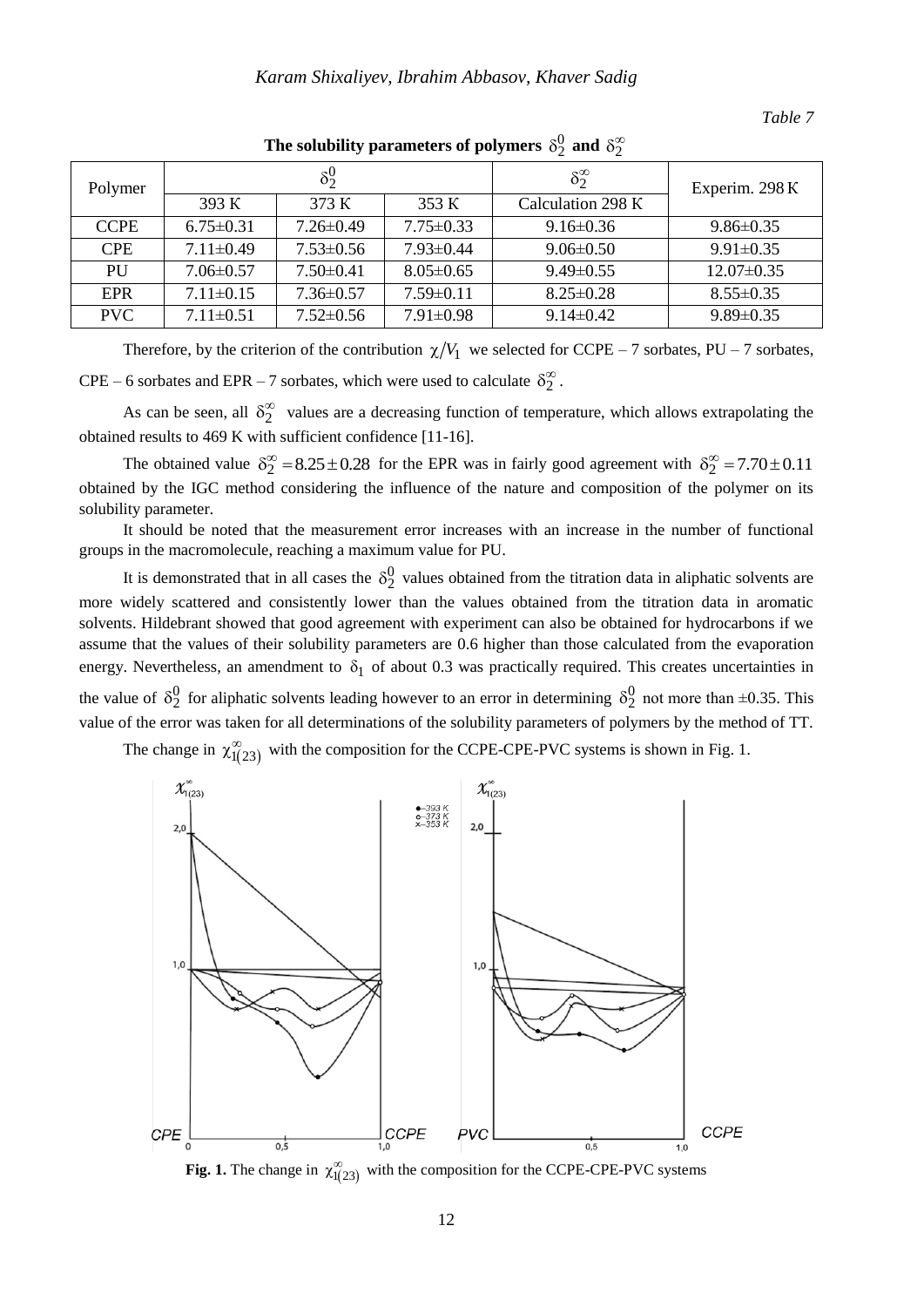There is a definite trend to increase the difference between  $\delta_2^0$  and  $\delta_2^{\infty}$  denoted as  $\Delta \delta_2^0$  $\Delta \delta_2^{\mathsf{U}/\infty}$  as the number of polar groups increases.

Thus, if for a practically non-polar polymer – EPR the value  $\chi_{1(23)}^{\infty}$  fits into the experimental error

0  $\Delta\delta_2^{\mathcal{O}/\infty}$ , then for CCPE and CPE, which contain highly polar chloromethylene groups, the halogen of which is able to activate a hydrogen atom to form a hydrogen bond, the solubility parameters differ by an amount significantly higher than the instrumental error and  $\Delta\delta_2^0$  $\Delta\delta_2^{0/2\infty}$  = 0.7...0.8. In the event of a highly polar PU polymer having a large amount of hydrogen bonds like NH...O, the difference in solubility parameters reaches a very large value  $\Delta\delta^0_2$  $\Delta \delta_2^{\prime\prime\prime\prime\prime} = 2.58$  (for example: in the form of a dimer, acetic acid has  $\delta_1 = 9.19$ , while in the form of a monomer,  $\delta_1 = 13.01$ ). The calculations are presented in Table 8.

Consequently, an experimental comparison of the values of solubility parameters of polymers, obtained by two methods IGC and TT, characterized by an extremely opposite state of the polymer in relation to the solvent, showed a significant difference in solubility parameters for polymers with strong specific interactions between macromolecules, which requires attention when using the solubility parameter theory to predict the compatibility of polymer pairs to the method by which the used value is obtained. It is apparent that for crystallizing polymers there should also be a difference in solubility parameters.

Thus, having determined two values of the solubility parameter by the TT and IGC method, it can be said that to predict the solubility parameter of such polymers as CCPE, CPE, PU, EPR and PVC, both of these values should be used [8–14].

*Table 8*

| Substance        | 393 K       |            |       |            | 473 K       |            |       | 353 K      |             |            |       |            |
|------------------|-------------|------------|-------|------------|-------------|------------|-------|------------|-------------|------------|-------|------------|
|                  | <b>CCPE</b> | <b>CPE</b> | PU    | <b>EPR</b> | <b>CCPE</b> | <b>CPE</b> | PU    | <b>EPR</b> | <b>CCPE</b> | <b>CPE</b> | PU    | <b>EPR</b> |
| Methanol         | 2.083       | 2.294      | .829  | 2.780      | 2.634       | 2.52       | 1.951 | 2.857      | 3.097       | 2.921      | 1.881 | 3.232      |
| Etanol           | 2.057       | 2.225      | 2.038 | 2.291      | 2.272       | 2.311      | 1.462 | 2.333      | 2.892       | 2.644      | 1.734 | 2.712      |
| Pentane          | 0.887       | l.702      | .950  | 0.752      | 1.318       | 1.460      | 0.707 | 0.730      | 1.197       | 1.725      | 1.369 | 0.825      |
| <b>DEE</b>       | 0.651       | 2.349      | .081  | 0.617      | 0.895       | 1.217      | 1.207 | 0.638      | 0.977       | 1.261      | 0.933 | 0.610      |
| CP               | 0.746       | 2.112      | 0.809 | 0.526      | 0.819       | 0.892      | 0.543 | 0.452      | 0.883       | 0.883      | 0.436 | 0.530      |
| Acetone          | 1.321       | 0.250      | 1.155 | 1.778      | 1.509       | 1.261      | 1.093 | 1.274      | 1.501       | 1.342      | 1.046 | 1.276      |
| Hexane           | 0.566       | 1.649      | 1.713 | 0.809      | 1.331       | 1.237      | 1.539 | 0.812      | 1.298       | 1.761      | 1.463 | 0.837      |
| <b>EDC</b>       | 0.947       | 1.114      | 0.917 | 0.553      | 0.987       | 1.160      | 0.795 | 0.262      | 1.038       | 1.137      | 0.792 | 0.457      |
| CCl <sub>4</sub> | 0.867       | 1.094      | .472  | 0.729      | 1.069       | 1.118      | 1.299 | 0.740      | 1.,245      | 1.166      | 1.165 | 0.741      |
| <b>THF</b>       | 0.647       | 0.923      | 0.949 | 0.543      | 0.678       | 0.754      | 0.829 | 0.522      | 0.756       | 0.725      | 0.709 | 0.362      |

**Calculation of solubility parameters of polymers with each other at different temperatures**

With a view to examine the processing conditions of the compositions based on the studied polymers, work was done to determine the influence of the mixing temperature on the physicomechanical properties of the compositions: PVC+CCPE, TPU+PVC, BR+PVC+CCPE, TPU+PVC+CCPE+PPC.

The data obtained are shown in Tables 9, 10 and 11

Concerning question of reducing or raising the temperature, in the first case, along with a decrease in temperature, which is considered to be a desirable element in terms of processing, there is also a decrease in physical-mechanical parameters, moreover, the test film has an unattractive appearance, turbidity is observed and there is an attachment of unmelted polymer particles. As the temperature increases, processes of destruction develop, a reddening of the film is observed, which is explained by the formation of polyene segments in the PVC macromolecule.

Thus, the processing interval for PVC modified by chlorocarboxylate polyethylene should be considered as the temperature range between 416-423 K.

Reducing the concentration of the modifier leads to the loss of a number of valuable properties of modified PVC. The decrease in elasticity is observed and the incombustibility is lost. A preliminary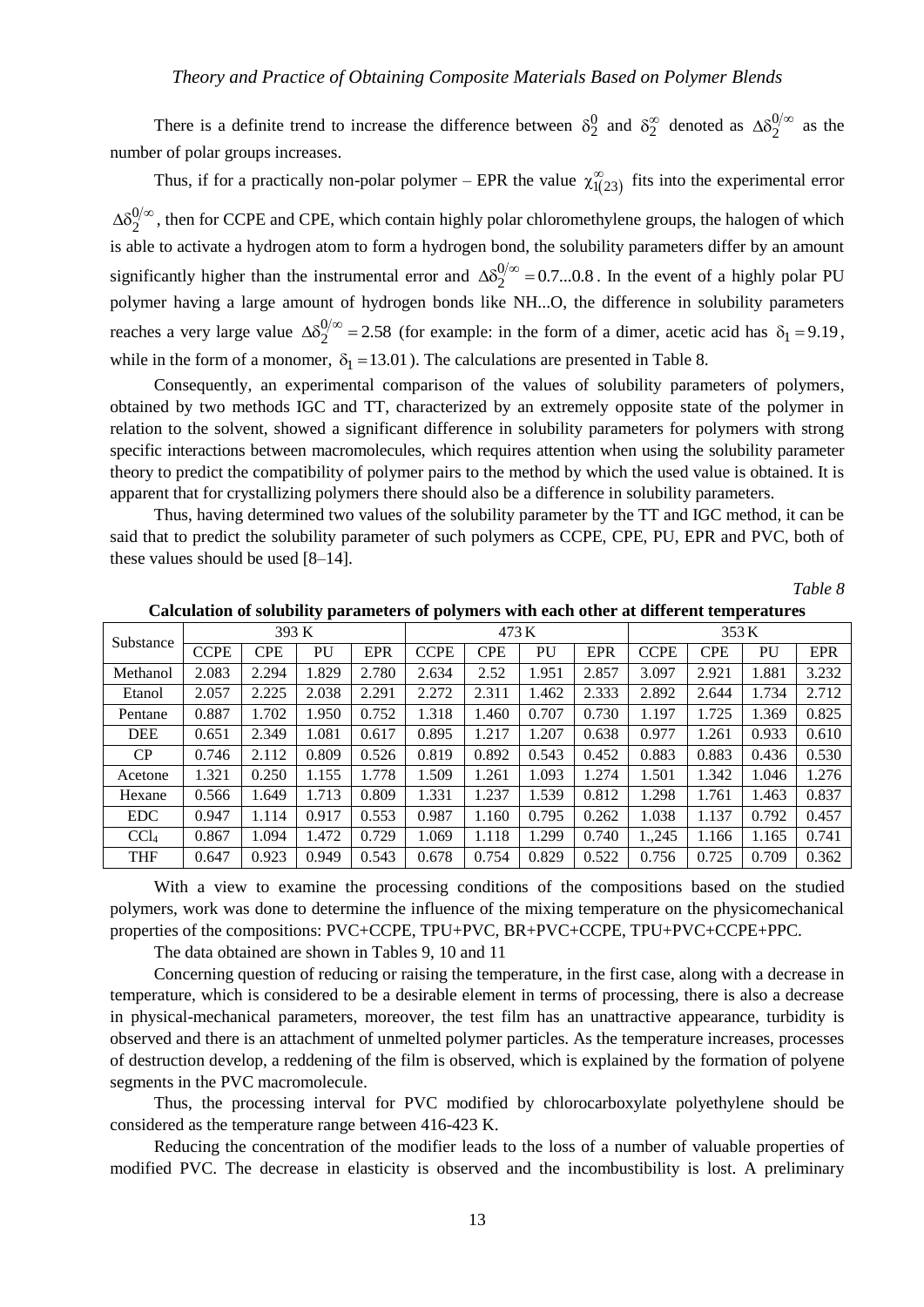## *Karam Shixaliyev, Ibrahim Abbasov, Khaver Sadig*

assessment of the PVC film prototypes on resistance to aggressive effects (sulfuric acid, hydrochloric acid), as well as a number of solvents indicates the favorable impact of the introduction of CCPE+PVC.

*Table 9*

| Composition            | Onset<br>temperature, K | <b>Breaking</b><br>strength, MPa | Relative<br>elongation, % | Residual<br>elongation, % | Tear resistance,<br>MPa |
|------------------------|-------------------------|----------------------------------|---------------------------|---------------------------|-------------------------|
| Original<br><b>PVC</b> | 431                     | 16.7                             | 10.0                      | 4.0                       | 4.3                     |
| PVC+CCPE               | 463                     | 18.7                             | 20.0                      |                           | 5.9                     |

## **Physical-mechanical properties of the developed composition based on PVC**

*Table 10*

| Item No. | Composition | Weight fraction | Breaking strength, MPa | Relative elongation, % |
|----------|-------------|-----------------|------------------------|------------------------|
|          | PU          |                 | 10                     | 230                    |
| ı.       | <b>PVC</b>  | 10              |                        |                        |
|          | <b>PPC</b>  |                 |                        |                        |
|          | PU          | 93              | 20                     | 280                    |
| 2.       | <b>PVC</b>  |                 |                        |                        |
|          | <b>PPC</b>  |                 |                        |                        |
|          | PU          | 100             |                        | 150                    |

## **Physical-mechanical properties of composition based on PU**

*Table 11*

## **Physical-mechanical characteristics of the developed compositions based on polyurethane (PU)**

|                                   | System, the ratio of components, weight fraction |              |              |  |  |
|-----------------------------------|--------------------------------------------------|--------------|--------------|--|--|
| Parameter name                    | PU+PVC+ CCPE                                     | PU+PVC+ CCPE | PU+PVC+ CCPE |  |  |
|                                   | 80:10:10                                         | 70:10:20     | 90:6:4       |  |  |
| Tensile strength, MPa $(kgf/cm2)$ |                                                  | 38           | 36           |  |  |
| Relative elongation, %            | 90                                               | 100          | 120          |  |  |
| Combustibility                    | <b>burns</b>                                     | <b>burns</b> | fades away   |  |  |
| Breaking temperature, K           | 523                                              | 533          | 543          |  |  |

## **Conclusions**

Based on the conducted study of the compatibility of polymers in various systems of thermodynamic, chemical and other features, we can point to the conclusion:

a) compositions based on TPU and PVC are used for the manufacture of molded tires, centralizers on the casing strings, pneumatic rings for pneumatic radiators, etc.;

b) compositions based on BR+PE+PVC+EPR+CCPE are recommended for production a nuclear (magnetic) logging probe, a tiering surface for grain cleaning machines, elevator buckets.

#### **References**

[1] F. A. Amirov, K. S. Shikhaliyev, U. T. Ahmadova, "Chemical Modification Of Oxidized Polymers", *International Journal of Development Research*, vol. 08, issue 07, pp. 21902–21906, July, 2018.

[2] K. S. Shikaliyev, *Monomers for the synthesis of polymers*. Saarbrücken, Germany: Lambert Academic Publishing, 2017.

[3] K. S. Shikaliyev, "Obtaining an ecological pure composition based on polyvinyl chloride and benzylnaphthanate ether obtained from Baku oil", in *Proc. Int. Conf. "World Science"*, Dubai, UAE, 2017, vol. 1, pp. 46–48.

[4] K. S. Shikhaliyev, "Exploited thermoplastics based compositions", *European Science Review*, issue 5–6, pp. 88–92, 2017.

[5] K. S. Shikhaliyev, N. A. Salimova, "Thermodinamics and mutual distribution of macromolecules in the systems: chlorine-chlorocontaining polymers", *European Science Review*, issue 3–4, pp. 118–119, 2017.